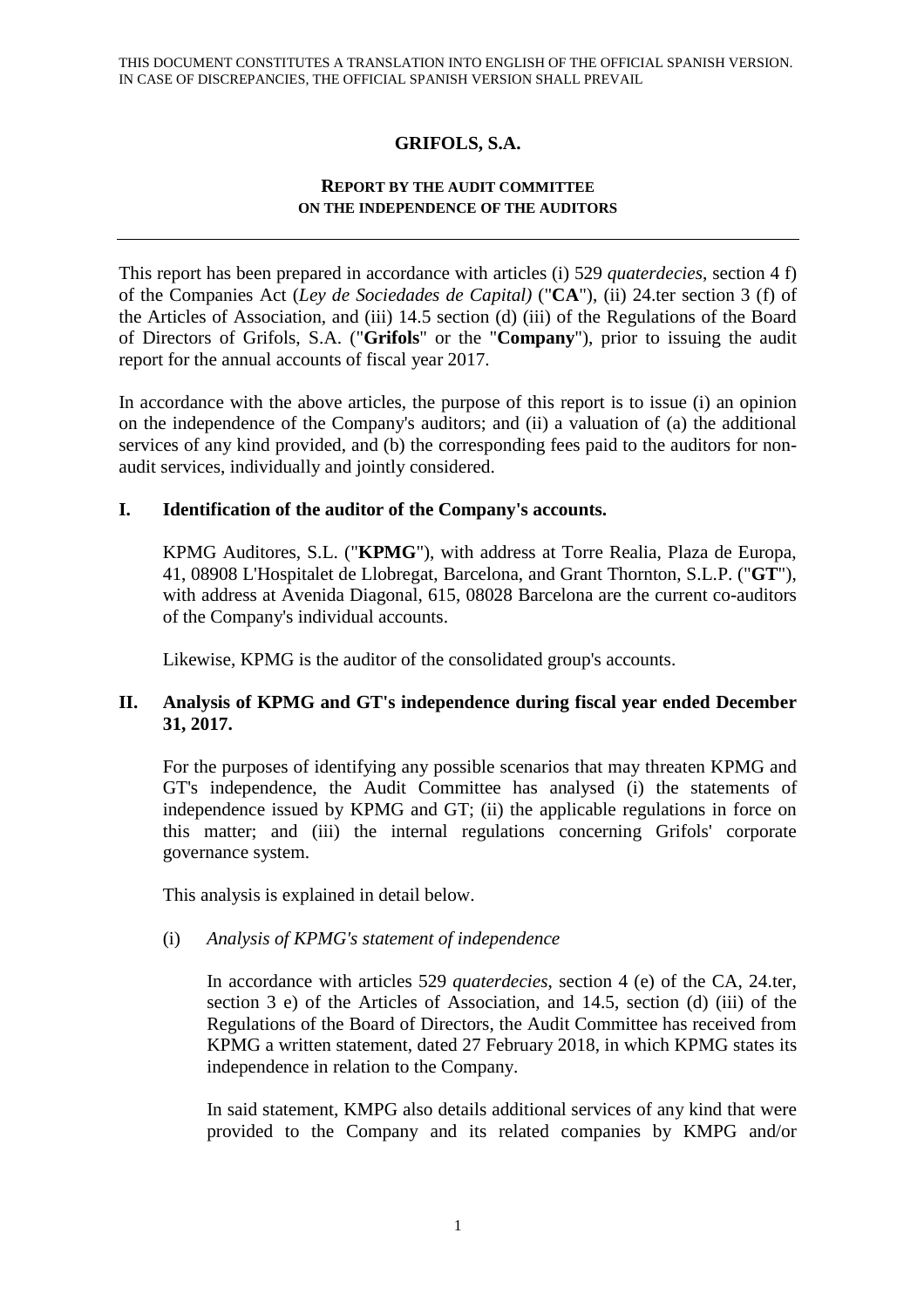individuals or entities related to it, in accordance with the current Law on Auditing of Accounts (*Ley de Auditoría de Cuentas*) ("**LAA**").

Additionally, in its written statement, KPMG declares that it has general procedures of independence, which have been designed and implemented to protect its independence as auditor. Such proceedings are detailed in "KPMG Auditores, S.L.'s Transparency Report for fiscal year 2017", which is accessible to the public.

#### (ii) *Analysis of GT's statement of independence*

In accordance with articles 529 *quaterdecies*, section 4 (e) of the CA, 24.ter, section 3 e) of the Articles of Association, and 14.5, section (d) (iii) of the Regulations of the Board of Directors, the Audit Committee has received from GT a written statement, dated 27 February 2018, in which GT states its independence in relation to the Company.

Additionally, in its written statement, GT declares that it has general internal procedures of independence, which have been designed and implemented to protect its independence as auditor.

It is worth mentioning that GT has not provided to the Company or its related companies any services other than co-audit services.

#### (iii) *Analysis of the applicable legislation in force on this matter*

Pursuant to article 14.1 of the LAA, auditors must be independent and should refrain from acting when their independence may be threatened. To ensure their independence, auditors must design or introduce safeguard measures that enable them to detect any threats to their independence, and evaluate, reduce and, if appropriate, eliminate them. They must also periodically review such safeguard measures (article 15 of the LAA).

Additionally, article 39 of the LAA, which refers to article 16 of the same law, establishes a series of circumstances that, if occur, entail that the external auditor is not independent with respect to public interest entities.

The Audit Committee of the Company has analysed these circumstances individually and prior to the subscription and execution of any potential services to be provided by KPMG and GT, on the basis of the information provided by the Company, KPMG and GT, and it has determined that, without prejudice to section III of this report, none of these circumstances are fulfilled by KPMG or GT and, therefore, it should be understood that both KPMG and GT are independent pursuant to article 39 of the LAA.

In accordance with the provisions of article 529 *quaterdecies* of the CA under which authorization is required for non-prohibited services, according to the provisions established under article 5, section 4 and 6.2.b) of the European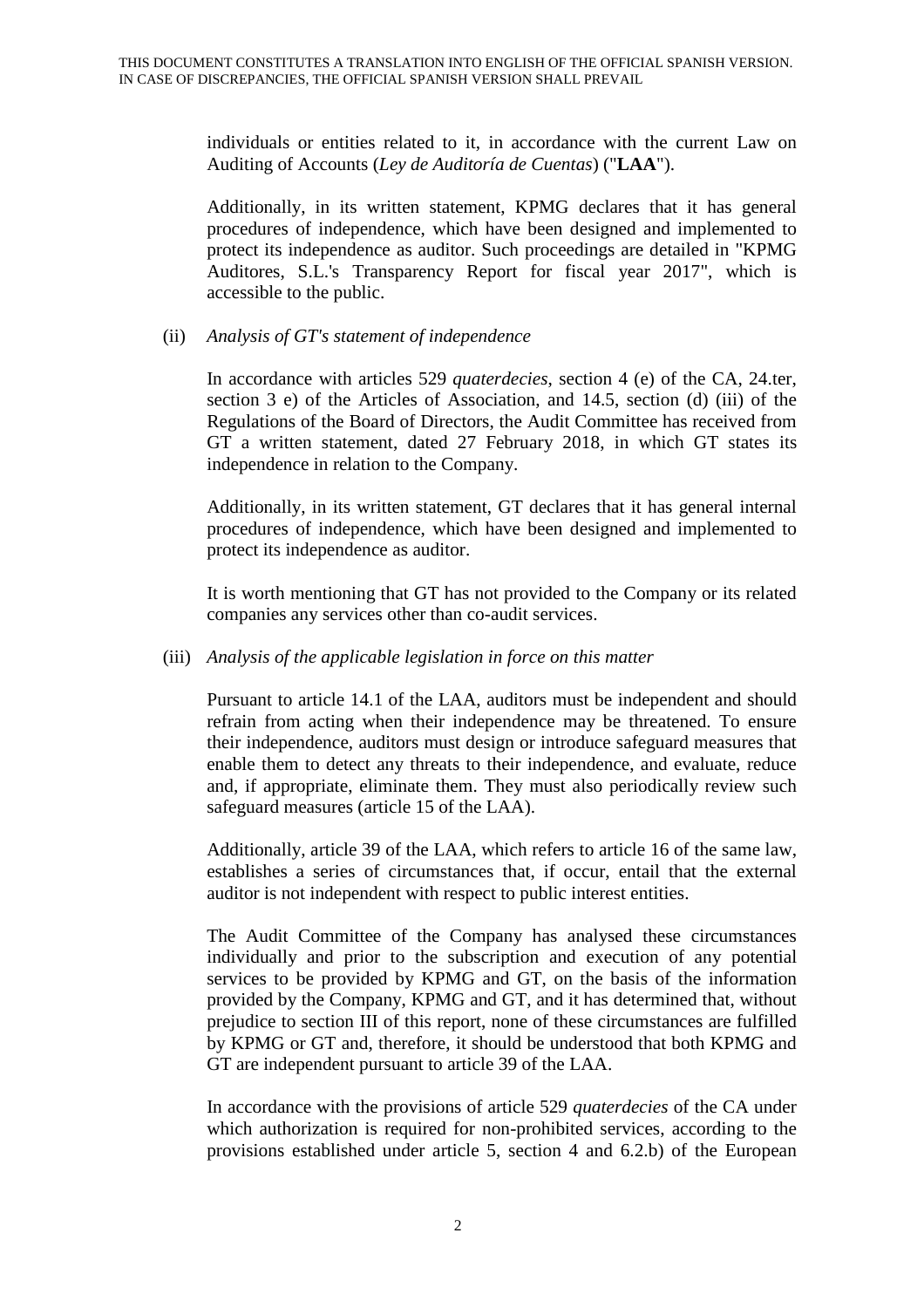Regulation No. 537/2014, of 16 April, and as regulated in section 3 of chapter IV, title I of the Law 22/2015, of 20 July, on Auditing of Accounts regarding the independence regime, the auditor shall request the corresponding approval for any on-going non-audit services that the Audit Company and the network to which it belongs have been carrying out since 1 January 2017, commencement date of the first fiscal year in which the audit activity started to be subject to the aforementioned regulations. Such authorization has been issued by the Audit Committee.

(iv) *Internal rules*

Article 14.5, section (d) of the Regulations of the Board of Directors provides that the Audit Committee shall, among other things, preserve the independence of the Company's external auditor and establish the relevant relations with said external auditor so that it is informed about any matters that may threaten the auditor's independence.

During fiscal year 2017, KPMG's auditors have attended the meetings of the Audit Committee of Grifols on a number of occasions and have never informed about any matters that may have threatened its independence.

### **III. Description of the services provided by the auditors to the Company and its related entities.**

Pursuant to the provisions of the applicable legislation in force, the statements of independence issued by KPMG and GT on 27 February 2018 include a breakdown of the fees invoiced to the Company and its group during fiscal year 2017, which are detailed in the corresponding annual accounts.

During fiscal year, KPMG has submitted an accurate description as well as its analysis of independence of the non-audit services to be provided by KPMG or its network in order to obtain the pre-approval of the Audit Committee.

GT has not provided any non-audit services to the Company or the group.

From the analysis of the nature of the services provided by KPMG and GT and the existing relationship between the audit fees and, with respect to KPMG, the nonaudit services fees, there are no objective reasons to question KPMG and GT's independence.

# **IV. Publication of this report on the Company's corporate web page.**

In accordance with recommendation number 6 of the Good Governance Code of listed companies, this report will be published on the Grifols' corporate web page sufficiently far in advance of the Company's Ordinary General Shareholders' Meeting.

#### **V. Conclusions.**